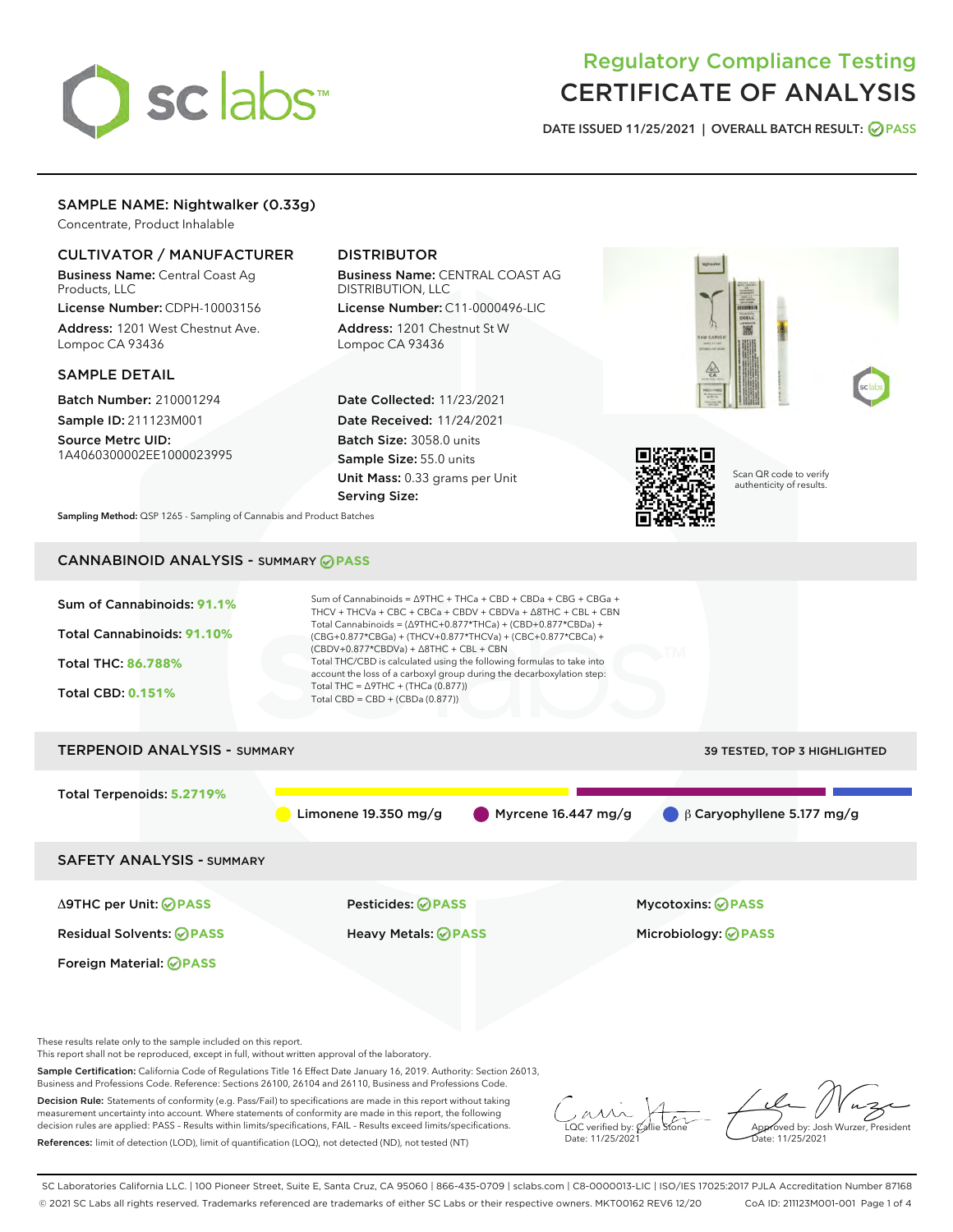



NIGHTWALKER (0.33G) | DATE ISSUED 11/25/2021 | OVERALL BATCH RESULT: **● PASS** 

### CANNABINOID TEST RESULTS - 11/24/2021 2 PASS

Tested by high-performance liquid chromatography with diode-array detection (HPLC-DAD). **Method:** QSP 1157 - Analysis of Cannabinoids by HPLC-DAD

#### TOTAL CANNABINOIDS: **91.10%**

Total Cannabinoids (Total THC) + (Total CBD) + (Total CBG) + (Total THCV) + (Total CBC) + (Total CBDV) + ∆8THC + CBL + CBN

TOTAL THC: **86.788%** Total THC (∆9THC+0.877\*THCa)

TOTAL CBD: **0.151%**

Total CBD (CBD+0.877\*CBDa)

TOTAL CBG: 3.373% Total CBG (CBG+0.877\*CBGa)

TOTAL THCV: 0.42% Total THCV (THCV+0.877\*THCVa)

TOTAL CBC: ND Total CBC (CBC+0.877\*CBCa)

TOTAL CBDV: ND Total CBDV (CBDV+0.877\*CBDVa)

| <b>COMPOUND</b>            | LOD/LOQ<br>(mg/g) | <b>MEASUREMENT</b><br><b>UNCERTAINTY</b><br>(mg/g) | <b>RESULT</b><br>(mg/g) | <b>RESULT</b><br>(%) |
|----------------------------|-------------------|----------------------------------------------------|-------------------------|----------------------|
| <b>A9THC</b>               | 0.06/0.26         | ±29.855                                            | 867.88                  | 86.788               |
| <b>CBG</b>                 | 0.06/0.19         | ±1.329                                             | 33.73                   | 3.373                |
| <b>THCV</b>                | 0.1/0.2           | ±0.21                                              | 4.2                     | 0.42                 |
| $\triangle$ 8THC           | 0.1/0.4           | ±0.15                                              | 1.9                     | 0.19                 |
| <b>CBN</b>                 | 0.1/0.3           | ±0.12                                              | 1.8                     | 0.18                 |
| <b>CBD</b>                 | 0.07/0.29         | ±0.070                                             | 1.51                    | 0.151                |
| <b>THCa</b>                | 0.05/0.14         | N/A                                                | <b>ND</b>               | <b>ND</b>            |
| <b>THCVa</b>               | 0.07/0.20         | N/A                                                | <b>ND</b>               | <b>ND</b>            |
| <b>CBDa</b>                | 0.02/0.19         | N/A                                                | <b>ND</b>               | <b>ND</b>            |
| <b>CBDV</b>                | 0.04 / 0.15       | N/A                                                | <b>ND</b>               | <b>ND</b>            |
| <b>CBDVa</b>               | 0.03 / 0.53       | N/A                                                | <b>ND</b>               | <b>ND</b>            |
| <b>CBGa</b>                | 0.1/0.2           | N/A                                                | <b>ND</b>               | <b>ND</b>            |
| <b>CBL</b>                 | 0.06 / 0.24       | N/A                                                | <b>ND</b>               | <b>ND</b>            |
| <b>CBC</b>                 | 0.2 / 0.5         | N/A                                                | <b>ND</b>               | <b>ND</b>            |
| <b>CBCa</b>                | 0.07/0.28         | N/A                                                | <b>ND</b>               | <b>ND</b>            |
| <b>SUM OF CANNABINOIDS</b> |                   |                                                    | 911.0 mg/g              | 91.1%                |

#### **UNIT MASS: 0.33 grams per Unit**

| ∆9THC per Unit                         | 1120 per-package limit | 286.40 mg/unit  | <b>PASS</b> |
|----------------------------------------|------------------------|-----------------|-------------|
| <b>Total THC per Unit</b>              |                        | 286.40 mg/unit  |             |
| <b>CBD per Unit</b>                    |                        | $0.50$ mg/unit  |             |
| <b>Total CBD per Unit</b>              |                        | $0.50$ mg/unit  |             |
| <b>Sum of Cannabinoids</b><br>per Unit |                        | $300.6$ mg/unit |             |
| <b>Total Cannabinoids</b><br>per Unit  |                        | $300.6$ mg/unit |             |

| <b>COMPOUND</b>         | <b>LOD/LOQ</b><br>(mg/g) | <b>UNCERTAINTY</b><br>(mg/g) | <b>RESULT</b><br>(mg/g)                         | <b>RESULT</b><br>(%) |
|-------------------------|--------------------------|------------------------------|-------------------------------------------------|----------------------|
| Limonene                | 0.005 / 0.016            | ±0.2767                      | 19.350                                          | 1.9350               |
| <b>Myrcene</b>          | 0.008 / 0.025            | ±0.2122                      | 16.447                                          | 1.6447               |
| $\beta$ Caryophyllene   | 0.004 / 0.012            | ±0.1843                      | 5.177                                           | 0.5177               |
| $\beta$ Pinene          | 0.004 / 0.014            | ±0.0331                      | 2.878                                           | 0.2878               |
| $\alpha$ Pinene         | 0.005 / 0.017            | ±0.0164                      | 1.908                                           | 0.1908               |
| Terpinolene             | 0.008 / 0.026            | ±0.0369                      | 1.801                                           | 0.1801               |
| Linalool                | 0.009 / 0.032            | ±0.0431                      | 1.135                                           | 0.1135               |
| $\alpha$ Humulene       | 0.009/0.029              | ±0.0356                      | 1.110                                           | 0.1110               |
| Fenchol                 | 0.010 / 0.034            | ±0.0288                      | 0.744                                           | 0.0744               |
| Ocimene                 | 0.011 / 0.038            | ±0.0160                      | 0.500                                           | 0.0500               |
| Terpineol               | 0.016 / 0.055            | ±0.0268                      | 0.437                                           | 0.0437               |
| Camphene                | 0.005 / 0.015            | ±0.0043                      | 0.372                                           | 0.0372               |
| trans-β-Farnesene       | 0.008 / 0.025            | ±0.0125                      | 0.351                                           | 0.0351               |
| <b>Borneol</b>          | 0.005 / 0.016            | ±0.0055                      | 0.132                                           | 0.0132               |
| Fenchone                | 0.009 / 0.028            | ±0.0023                      | 0.079                                           | 0.0079               |
| $\alpha$ Phellandrene   | 0.006 / 0.020            | ±0.0010                      | 0.074                                           | 0.0074               |
| 3 Carene                | 0.005 / 0.018            | ±0.0008                      | 0.058                                           | 0.0058               |
| $\alpha$ Terpinene      | 0.005 / 0.017            | ±0.0008                      | 0.053                                           | 0.0053               |
| $\gamma$ Terpinene      | 0.006 / 0.018            | ±0.0008                      | 0.049                                           | 0.0049               |
| Nerolidol               | 0.009 / 0.028            | ±0.0020                      | 0.032                                           | 0.0032               |
| Citronellol             | 0.003 / 0.010            | ±0.0011                      | 0.022                                           | 0.0022               |
| Geraniol                | 0.002 / 0.007            | ±0.0004                      | 0.010                                           | 0.0010               |
| Sabinene                | 0.004 / 0.014            | N/A                          | <loq< th=""><th><loq< th=""></loq<></th></loq<> | <loq< th=""></loq<>  |
| p-Cymene                | 0.005 / 0.016            | N/A                          | <loq< th=""><th><loq< th=""></loq<></th></loq<> | <loq< th=""></loq<>  |
| Sabinene Hydrate        | 0.006 / 0.022            | N/A                          | <loq< th=""><th><loq< th=""></loq<></th></loq<> | <loq< th=""></loq<>  |
| Nerol                   | 0.003 / 0.011            | N/A                          | <loq< th=""><th><loq< th=""></loq<></th></loq<> | <loq< th=""></loq<>  |
| Valencene               | 0.009 / 0.030            | N/A                          | <loq< th=""><th><loq< th=""></loq<></th></loq<> | <loq< th=""></loq<>  |
| Caryophyllene<br>Oxide  | 0.010 / 0.033            | N/A                          | <loq< th=""><th><loq< th=""></loq<></th></loq<> | <loq< th=""></loq<>  |
| Guaiol                  | 0.009 / 0.030            | N/A                          | <loq< th=""><th><loq< th=""></loq<></th></loq<> | <loq< th=""></loq<>  |
| $\alpha$ Bisabolol      | 0.008 / 0.026            | N/A                          | <loq< th=""><th><loq< th=""></loq<></th></loq<> | <loq< th=""></loq<>  |
| Eucalyptol              | 0.006 / 0.018            | N/A                          | <b>ND</b>                                       | ND                   |
| (-)-Isopulegol          | 0.005 / 0.016            | N/A                          | ND                                              | ND                   |
| Camphor                 | 0.006 / 0.019            | N/A                          | <b>ND</b>                                       | ND                   |
| Isoborneol              | 0.004 / 0.012            | N/A                          | <b>ND</b>                                       | ND                   |
| Menthol                 | 0.008 / 0.025            | N/A                          | ND                                              | ND                   |
| R-(+)-Pulegone          | 0.003 / 0.011            | N/A                          | ND                                              | ND                   |
| <b>Geranyl Acetate</b>  | 0.004 / 0.014            | N/A                          | <b>ND</b>                                       | ND                   |
| $\alpha$ Cedrene        | 0.005 / 0.016            | N/A                          | ND                                              | ND                   |
| Cedrol                  | 0.008 / 0.027            | N/A                          | <b>ND</b>                                       | ND                   |
| <b>TOTAL TERPENOIDS</b> |                          |                              | 52.719 mg/g                                     | 5.2719%              |

SC Laboratories California LLC. | 100 Pioneer Street, Suite E, Santa Cruz, CA 95060 | 866-435-0709 | sclabs.com | C8-0000013-LIC | ISO/IES 17025:2017 PJLA Accreditation Number 87168 © 2021 SC Labs all rights reserved. Trademarks referenced are trademarks of either SC Labs or their respective owners. MKT00162 REV6 12/20 CoA ID: 211123M001-001 Page 2 of 4

# TERPENOID TEST RESULTS - 11/25/2021

Terpene analysis utilizing gas chromatography-flame ionization detection (GC-FID). **Method:** QSP 1192 - Analysis of Terpenoids by GC-FID

MEASUREMENT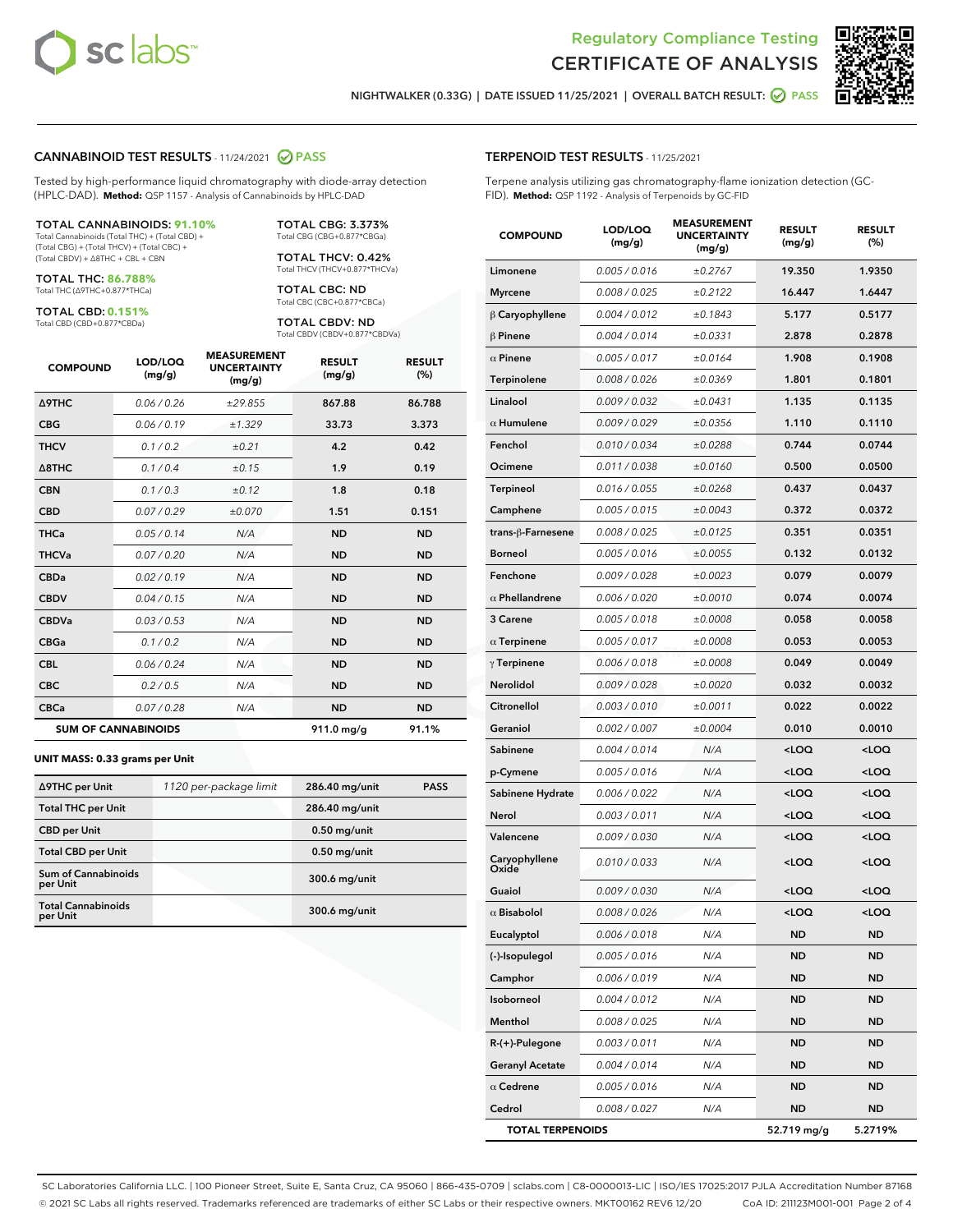



NIGHTWALKER (0.33G) | DATE ISSUED 11/25/2021 | OVERALL BATCH RESULT: **⊘** PASS

# CATEGORY 1 PESTICIDE TEST RESULTS - 11/25/2021 2 PASS

Pesticide and plant growth regulator analysis utilizing high-performance liquid chromatography-mass spectrometry (HPLC-MS) or gas chromatography-mass spectrometry (GC-MS). \*GC-MS utilized where indicated. **Method:** QSP 1212 - Analysis of Pesticides and Mycotoxins by LC-MS or QSP 1213 - Analysis of Pesticides by GC-MS

| Aldicarb<br>0.03 / 0.08<br>$\ge$ LOD<br>N/A<br><b>ND</b><br><b>PASS</b><br>Carbofuran<br>0.02 / 0.05<br><b>ND</b><br><b>PASS</b><br>$\ge$ LOD<br>N/A<br>Chlordane*<br>0.03 / 0.08<br>$\ge$ LOD<br>N/A<br><b>ND</b><br><b>PASS</b><br>Chlorfenapyr*<br>0.03/0.10<br>N/A<br><b>ND</b><br><b>PASS</b><br>$\ge$ LOD<br>N/A<br><b>ND</b><br><b>PASS</b><br>Chlorpyrifos<br>0.02 / 0.06<br>$\ge$ LOD<br>0.02 / 0.07<br>Coumaphos<br>$>$ LOD<br>N/A<br><b>ND</b><br><b>PASS</b><br>Daminozide<br>0.02/0.07<br>N/A<br><b>ND</b><br>$>$ LOD<br><b>PASS</b><br><b>DDVP</b><br>0.03/0.09<br>$\ge$ LOD<br>N/A<br><b>ND</b><br><b>PASS</b><br>(Dichlorvos)<br>Dimethoate<br>0.03 / 0.08<br>$\ge$ LOD<br>N/A<br><b>ND</b><br><b>PASS</b><br>0.03/0.10<br><b>ND</b><br><b>PASS</b><br>$\ge$ LOD<br>N/A<br>Ethoprop(hos)<br>0.02 / 0.06<br>$\ge$ LOD<br>N/A<br><b>ND</b><br><b>PASS</b><br>Etofenprox<br>0.03 / 0.08<br>$\ge$ LOD<br>N/A<br><b>ND</b><br><b>PASS</b><br>Fenoxycarb<br>0.03 / 0.08<br>Fipronil<br>$\ge$ LOD<br>N/A<br><b>ND</b><br><b>PASS</b><br>Imazalil<br>0.02 / 0.06<br>$\ge$ LOD<br>N/A<br><b>ND</b><br><b>PASS</b><br>Methiocarb<br>0.02 / 0.07<br>N/A<br><b>ND</b><br>$>$ LOD<br><b>PASS</b><br>Methyl<br>N/A<br><b>ND</b><br>0.03/0.10<br>$\ge$ LOD<br><b>PASS</b><br>parathion<br>0.03/0.09<br>N/A<br><b>ND</b><br><b>PASS</b><br><b>Mevinphos</b><br>$\ge$ LOD<br>Paclobutrazol<br>0.02 / 0.05<br><b>ND</b><br><b>PASS</b><br>$\ge$ LOD<br>N/A<br>0.03/0.09<br>$\ge$ LOD<br>N/A<br><b>ND</b><br><b>PASS</b><br>Propoxur<br>0.03 / 0.08<br>$\ge$ LOD<br>N/A<br><b>ND</b><br><b>PASS</b><br>Spiroxamine<br>0.03/0.10<br>Thiacloprid<br>$\ge$ LOD<br>N/A<br><b>ND</b><br><b>PASS</b> | <b>COMPOUND</b> | LOD/LOQ<br>$(\mu g/g)$ | <b>ACTION</b><br><b>LIMIT</b><br>$(\mu g/g)$ | <b>MEASUREMENT</b><br><b>UNCERTAINTY</b><br>$(\mu g/g)$ | <b>RESULT</b><br>$(\mu g/g)$ | <b>RESULT</b> |
|---------------------------------------------------------------------------------------------------------------------------------------------------------------------------------------------------------------------------------------------------------------------------------------------------------------------------------------------------------------------------------------------------------------------------------------------------------------------------------------------------------------------------------------------------------------------------------------------------------------------------------------------------------------------------------------------------------------------------------------------------------------------------------------------------------------------------------------------------------------------------------------------------------------------------------------------------------------------------------------------------------------------------------------------------------------------------------------------------------------------------------------------------------------------------------------------------------------------------------------------------------------------------------------------------------------------------------------------------------------------------------------------------------------------------------------------------------------------------------------------------------------------------------------------------------------------------------------------------------------------------------------------------------------------------------------------|-----------------|------------------------|----------------------------------------------|---------------------------------------------------------|------------------------------|---------------|
|                                                                                                                                                                                                                                                                                                                                                                                                                                                                                                                                                                                                                                                                                                                                                                                                                                                                                                                                                                                                                                                                                                                                                                                                                                                                                                                                                                                                                                                                                                                                                                                                                                                                                             |                 |                        |                                              |                                                         |                              |               |
|                                                                                                                                                                                                                                                                                                                                                                                                                                                                                                                                                                                                                                                                                                                                                                                                                                                                                                                                                                                                                                                                                                                                                                                                                                                                                                                                                                                                                                                                                                                                                                                                                                                                                             |                 |                        |                                              |                                                         |                              |               |
|                                                                                                                                                                                                                                                                                                                                                                                                                                                                                                                                                                                                                                                                                                                                                                                                                                                                                                                                                                                                                                                                                                                                                                                                                                                                                                                                                                                                                                                                                                                                                                                                                                                                                             |                 |                        |                                              |                                                         |                              |               |
|                                                                                                                                                                                                                                                                                                                                                                                                                                                                                                                                                                                                                                                                                                                                                                                                                                                                                                                                                                                                                                                                                                                                                                                                                                                                                                                                                                                                                                                                                                                                                                                                                                                                                             |                 |                        |                                              |                                                         |                              |               |
|                                                                                                                                                                                                                                                                                                                                                                                                                                                                                                                                                                                                                                                                                                                                                                                                                                                                                                                                                                                                                                                                                                                                                                                                                                                                                                                                                                                                                                                                                                                                                                                                                                                                                             |                 |                        |                                              |                                                         |                              |               |
|                                                                                                                                                                                                                                                                                                                                                                                                                                                                                                                                                                                                                                                                                                                                                                                                                                                                                                                                                                                                                                                                                                                                                                                                                                                                                                                                                                                                                                                                                                                                                                                                                                                                                             |                 |                        |                                              |                                                         |                              |               |
|                                                                                                                                                                                                                                                                                                                                                                                                                                                                                                                                                                                                                                                                                                                                                                                                                                                                                                                                                                                                                                                                                                                                                                                                                                                                                                                                                                                                                                                                                                                                                                                                                                                                                             |                 |                        |                                              |                                                         |                              |               |
|                                                                                                                                                                                                                                                                                                                                                                                                                                                                                                                                                                                                                                                                                                                                                                                                                                                                                                                                                                                                                                                                                                                                                                                                                                                                                                                                                                                                                                                                                                                                                                                                                                                                                             |                 |                        |                                              |                                                         |                              |               |
|                                                                                                                                                                                                                                                                                                                                                                                                                                                                                                                                                                                                                                                                                                                                                                                                                                                                                                                                                                                                                                                                                                                                                                                                                                                                                                                                                                                                                                                                                                                                                                                                                                                                                             |                 |                        |                                              |                                                         |                              |               |
|                                                                                                                                                                                                                                                                                                                                                                                                                                                                                                                                                                                                                                                                                                                                                                                                                                                                                                                                                                                                                                                                                                                                                                                                                                                                                                                                                                                                                                                                                                                                                                                                                                                                                             |                 |                        |                                              |                                                         |                              |               |
|                                                                                                                                                                                                                                                                                                                                                                                                                                                                                                                                                                                                                                                                                                                                                                                                                                                                                                                                                                                                                                                                                                                                                                                                                                                                                                                                                                                                                                                                                                                                                                                                                                                                                             |                 |                        |                                              |                                                         |                              |               |
|                                                                                                                                                                                                                                                                                                                                                                                                                                                                                                                                                                                                                                                                                                                                                                                                                                                                                                                                                                                                                                                                                                                                                                                                                                                                                                                                                                                                                                                                                                                                                                                                                                                                                             |                 |                        |                                              |                                                         |                              |               |
|                                                                                                                                                                                                                                                                                                                                                                                                                                                                                                                                                                                                                                                                                                                                                                                                                                                                                                                                                                                                                                                                                                                                                                                                                                                                                                                                                                                                                                                                                                                                                                                                                                                                                             |                 |                        |                                              |                                                         |                              |               |
|                                                                                                                                                                                                                                                                                                                                                                                                                                                                                                                                                                                                                                                                                                                                                                                                                                                                                                                                                                                                                                                                                                                                                                                                                                                                                                                                                                                                                                                                                                                                                                                                                                                                                             |                 |                        |                                              |                                                         |                              |               |
|                                                                                                                                                                                                                                                                                                                                                                                                                                                                                                                                                                                                                                                                                                                                                                                                                                                                                                                                                                                                                                                                                                                                                                                                                                                                                                                                                                                                                                                                                                                                                                                                                                                                                             |                 |                        |                                              |                                                         |                              |               |
|                                                                                                                                                                                                                                                                                                                                                                                                                                                                                                                                                                                                                                                                                                                                                                                                                                                                                                                                                                                                                                                                                                                                                                                                                                                                                                                                                                                                                                                                                                                                                                                                                                                                                             |                 |                        |                                              |                                                         |                              |               |
|                                                                                                                                                                                                                                                                                                                                                                                                                                                                                                                                                                                                                                                                                                                                                                                                                                                                                                                                                                                                                                                                                                                                                                                                                                                                                                                                                                                                                                                                                                                                                                                                                                                                                             |                 |                        |                                              |                                                         |                              |               |
|                                                                                                                                                                                                                                                                                                                                                                                                                                                                                                                                                                                                                                                                                                                                                                                                                                                                                                                                                                                                                                                                                                                                                                                                                                                                                                                                                                                                                                                                                                                                                                                                                                                                                             |                 |                        |                                              |                                                         |                              |               |
|                                                                                                                                                                                                                                                                                                                                                                                                                                                                                                                                                                                                                                                                                                                                                                                                                                                                                                                                                                                                                                                                                                                                                                                                                                                                                                                                                                                                                                                                                                                                                                                                                                                                                             |                 |                        |                                              |                                                         |                              |               |
|                                                                                                                                                                                                                                                                                                                                                                                                                                                                                                                                                                                                                                                                                                                                                                                                                                                                                                                                                                                                                                                                                                                                                                                                                                                                                                                                                                                                                                                                                                                                                                                                                                                                                             |                 |                        |                                              |                                                         |                              |               |
|                                                                                                                                                                                                                                                                                                                                                                                                                                                                                                                                                                                                                                                                                                                                                                                                                                                                                                                                                                                                                                                                                                                                                                                                                                                                                                                                                                                                                                                                                                                                                                                                                                                                                             |                 |                        |                                              |                                                         |                              |               |

# CATEGORY 2 PESTICIDE TEST RESULTS - 11/25/2021 @ PASS

| <b>COMPOUND</b>          | LOD/LOO<br>$(\mu g/g)$ | <b>ACTION</b><br>LIMIT<br>$(\mu g/g)$ | <b>MEASUREMENT</b><br><b>UNCERTAINTY</b><br>$(\mu g/g)$ | <b>RESULT</b><br>$(\mu g/g)$ | <b>RESULT</b> |  |
|--------------------------|------------------------|---------------------------------------|---------------------------------------------------------|------------------------------|---------------|--|
| Abamectin                | 0.03/0.10              | 0.1                                   | N/A                                                     | <b>ND</b>                    | <b>PASS</b>   |  |
| Acephate                 | 0.02/0.07              | 0.1                                   | N/A                                                     | <b>ND</b>                    | <b>PASS</b>   |  |
| Acequinocyl              | 0.02/0.07              | 0.1                                   | N/A                                                     | <b>ND</b>                    | <b>PASS</b>   |  |
| Acetamiprid              | 0.02/0.05              | 0.1                                   | N/A                                                     | <b>ND</b>                    | <b>PASS</b>   |  |
| Azoxystrobin             | 0.02/0.07              | 0.1                                   | N/A                                                     | <b>ND</b>                    | <b>PASS</b>   |  |
| <b>Bifenazate</b>        | 0.01/0.04              | 0.1                                   | N/A                                                     | <b>ND</b>                    | <b>PASS</b>   |  |
| <b>Bifenthrin</b>        | 0.02/0.05              | 3                                     | N/A                                                     | <b>ND</b>                    | <b>PASS</b>   |  |
| <b>Boscalid</b>          | 0.03/0.09              | 0.1                                   | N/A                                                     | <b>ND</b>                    | <b>PASS</b>   |  |
| Captan                   | 0.19/0.57              | 0.7                                   | N/A                                                     | <b>ND</b>                    | <b>PASS</b>   |  |
| Carbaryl                 | 0.02/0.06              | 0.5                                   | N/A                                                     | <b>ND</b>                    | <b>PASS</b>   |  |
| Chlorantranilip-<br>role | 0.04/0.12              | 10                                    | N/A                                                     | <b>ND</b>                    | <b>PASS</b>   |  |
| Clofentezine             | 0.03/0.09              | 0.1                                   | N/A                                                     | <b>ND</b>                    | <b>PASS</b>   |  |

# CATEGORY 2 PESTICIDE TEST RESULTS - 11/25/2021 continued

| <b>COMPOUND</b>               | LOD/LOQ<br>(µg/g) | <b>ACTION</b><br><b>LIMIT</b><br>(µg/g) | <b>MEASUREMENT</b><br><b>UNCERTAINTY</b><br>$(\mu g/g)$ | <b>RESULT</b><br>(µg/g) | <b>RESULT</b> |
|-------------------------------|-------------------|-----------------------------------------|---------------------------------------------------------|-------------------------|---------------|
| Cyfluthrin                    | 0.12 / 0.38       | $\overline{c}$                          | N/A                                                     | <b>ND</b>               | <b>PASS</b>   |
| Cypermethrin                  | 0.11 / 0.32       | $\mathcal{I}$                           | N/A                                                     | <b>ND</b>               | <b>PASS</b>   |
| <b>Diazinon</b>               | 0.02 / 0.05       | 0.1                                     | N/A                                                     | <b>ND</b>               | <b>PASS</b>   |
| Dimethomorph                  | 0.03 / 0.09       | 2                                       | N/A                                                     | <b>ND</b>               | <b>PASS</b>   |
| Etoxazole                     | 0.02 / 0.06       | 0.1                                     | N/A                                                     | <b>ND</b>               | <b>PASS</b>   |
| Fenhexamid                    | 0.03 / 0.09       | 0.1                                     | N/A                                                     | <b>ND</b>               | <b>PASS</b>   |
| Fenpyroximate                 | 0.02 / 0.06       | 0.1                                     | N/A                                                     | <b>ND</b>               | <b>PASS</b>   |
| Flonicamid                    | 0.03/0.10         | 0.1                                     | N/A                                                     | <b>ND</b>               | <b>PASS</b>   |
| Fludioxonil                   | 0.03/0.10         | 0.1                                     | N/A                                                     | <b>ND</b>               | <b>PASS</b>   |
| Hexythiazox                   | 0.02 / 0.07       | 0.1                                     | N/A                                                     | <b>ND</b>               | <b>PASS</b>   |
| Imidacloprid                  | 0.04 / 0.11       | 5                                       | N/A                                                     | <b>ND</b>               | <b>PASS</b>   |
| Kresoxim-methyl               | 0.02 / 0.07       | 0.1                                     | N/A                                                     | <b>ND</b>               | <b>PASS</b>   |
| Malathion                     | 0.03 / 0.09       | 0.5                                     | N/A                                                     | <b>ND</b>               | <b>PASS</b>   |
| Metalaxyl                     | 0.02 / 0.07       | $\overline{c}$                          | N/A                                                     | <b>ND</b>               | <b>PASS</b>   |
| Methomyl                      | 0.03/0.10         | 1                                       | N/A                                                     | <b>ND</b>               | <b>PASS</b>   |
| Myclobutanil                  | 0.03 / 0.09       | 0.1                                     | N/A                                                     | <b>ND</b>               | <b>PASS</b>   |
| Naled                         | 0.02 / 0.07       | 0.1                                     | N/A                                                     | <b>ND</b>               | <b>PASS</b>   |
| Oxamyl                        | 0.04 / 0.11       | 0.5                                     | N/A                                                     | ND                      | <b>PASS</b>   |
| Pentachloronitro-<br>benzene* | 0.03 / 0.09       | 0.1                                     | N/A                                                     | <b>ND</b>               | <b>PASS</b>   |
| Permethrin                    | 0.04 / 0.12       | 0.5                                     | N/A                                                     | <b>ND</b>               | <b>PASS</b>   |
| Phosmet                       | 0.03 / 0.10       | 0.1                                     | N/A                                                     | <b>ND</b>               | <b>PASS</b>   |
| Piperonylbu-<br>toxide        | 0.02 / 0.07       | 3                                       | N/A                                                     | <b>ND</b>               | <b>PASS</b>   |
| Prallethrin                   | 0.03 / 0.08       | 0.1                                     | N/A                                                     | <b>ND</b>               | <b>PASS</b>   |
| Propiconazole                 | 0.02 / 0.07       | 0.1                                     | N/A                                                     | <b>ND</b>               | <b>PASS</b>   |
| Pyrethrins                    | 0.04 / 0.12       | 0.5                                     | N/A                                                     | <b>ND</b>               | <b>PASS</b>   |
| Pyridaben                     | 0.02 / 0.07       | 0.1                                     | N/A                                                     | <b>ND</b>               | <b>PASS</b>   |
| Spinetoram                    | 0.02 / 0.07       | 0.1                                     | N/A                                                     | <b>ND</b>               | <b>PASS</b>   |
| Spinosad                      | 0.02 / 0.07       | 0.1                                     | N/A                                                     | <b>ND</b>               | <b>PASS</b>   |
| Spiromesifen                  | 0.02 / 0.05       | 0.1                                     | N/A                                                     | <b>ND</b>               | <b>PASS</b>   |
| Spirotetramat                 | 0.02 / 0.06       | 0.1                                     | N/A                                                     | <b>ND</b>               | <b>PASS</b>   |
| Tebuconazole                  | 0.02 / 0.07       | 0.1                                     | N/A                                                     | <b>ND</b>               | <b>PASS</b>   |
| Thiamethoxam                  | 0.03 / 0.10       | 5                                       | N/A                                                     | <b>ND</b>               | <b>PASS</b>   |
| Trifloxystrobin               | 0.03 / 0.08       | 0.1                                     | N/A                                                     | <b>ND</b>               | <b>PASS</b>   |

SC Laboratories California LLC. | 100 Pioneer Street, Suite E, Santa Cruz, CA 95060 | 866-435-0709 | sclabs.com | C8-0000013-LIC | ISO/IES 17025:2017 PJLA Accreditation Number 87168 © 2021 SC Labs all rights reserved. Trademarks referenced are trademarks of either SC Labs or their respective owners. MKT00162 REV6 12/20 CoA ID: 211123M001-001 Page 3 of 4